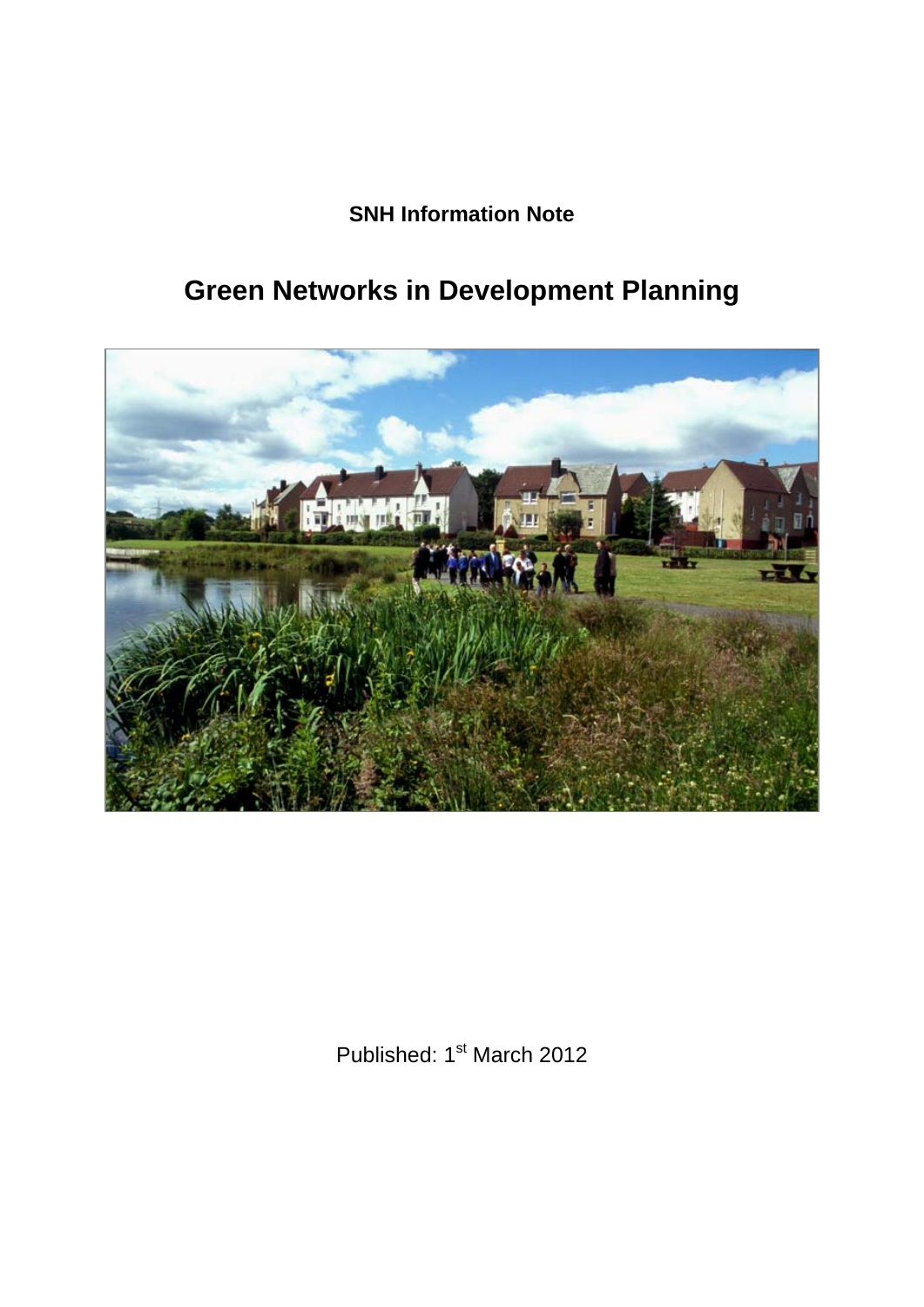# **Green Networks and Development Plans**

Development plans set the context for clear development management decisions which will help deliver high quality green networks and protect and enhance natural heritage assets. This guidance explains the background to green networks, their multi-functionality and provides development planning advice in respect of green networks.

#### **Introduction**

A 'green network', broadly speaking, is a concept that is explicitly concerned with the connectivity of areas of open space. There is no single agreed **definition** of the term 'green network'. The definition used by Glasgow City Council provides a useful reference point for development planning:

*The linking together of natural, semi‐natural and man‐made open spaces (which may include leisure or recreational facilities) to create an interconnected network that provides opportunities for physical activity, increases accessibility within settlements and to the surrounding countryside while enhancing biodiversity and the quality of the external environment.*

Well-planned and well-designed green networks can create attractive settings for daily life, distinctive local identities for places and can help guide future settlement growth. Highquality green networks can also greatly enhance the perceived value of areas, being attractive to both businesses and homebuyers, to whom they may offer easy access to civic spaces, parks, playgrounds, and natural open space. Green networks can also deliver a wide range of other benefits: improving health and well-being, enhancing bio-diversity, helping to mitigate against climate change, providing business and educational opportunities, encouraging tourism and promoting sustainable use of scarce land resources.

Therefore, green networks are not an isolated or solely an environmental concern but can help deliver better, more sustainable places and address the core purposes of development planning: by forming an integral, cross cutting and spatially defined component of economic, social and environmental change in any particular area.

| <b>BENEFITS OF A GREEN</b><br><b>NETWORK</b> | <b>EXAMPLES OF HOW BENEFITS CAN BE DELIVERED</b>                                    |
|----------------------------------------------|-------------------------------------------------------------------------------------|
| Improving the perceived                      | Improving physical connections between places;<br>$\bullet$                         |
| quality, identity and                        | Reinforcing landscape character and strengthening local identity<br>$\bullet$       |
| connectivity of places                       | Influencing how settlements should grow in the future.<br>$\bullet$                 |
| Stimulating the economy                      | Providing attractive settings for business and residents<br>$\bullet$               |
|                                              | Increasing perceived property values and employment opportunities<br>$\bullet$      |
| Adapting places to better                    | Managing surface water to prevent flooding<br>$\bullet$                             |
| withstand the physical                       | Providing shelter and protection from extreme weather<br>$\bullet$                  |
| effects of climate change                    | Countering the 'heat island' effect of urban areas<br>$\bullet$                     |
| Mitigating environmental                     | Reducing CO <sup>2</sup> emissions through non-vehicular travel routes<br>$\bullet$ |
| impact through encouraging                   | Supplying locally sourced timber, biomass or other bio-fuels to<br>$\bullet$        |
| sustainable lifestyles in                    | replace fossil fuels                                                                |
| terms of resource                            | Providing carbon storage and sequestration in vegetation<br>$\bullet$               |
| consumption and travel                       | Reducing 'food miles' by providing local food growing facilities.<br>$\bullet$      |
| Providing recreational                       | Reducing health problems through improved opportunities for<br>$\bullet$            |
| opportunities and promoting                  | physical activity                                                                   |
| healthier lifestyles                         | Improving mental well-being by providing access to natural and<br>$\bullet$         |
|                                              | attractive green spaces                                                             |
|                                              | Providing opportunities for growing food and healthy eating                         |

Some of the potentially wide-reaching benefits derived from green networks are shown in the table below: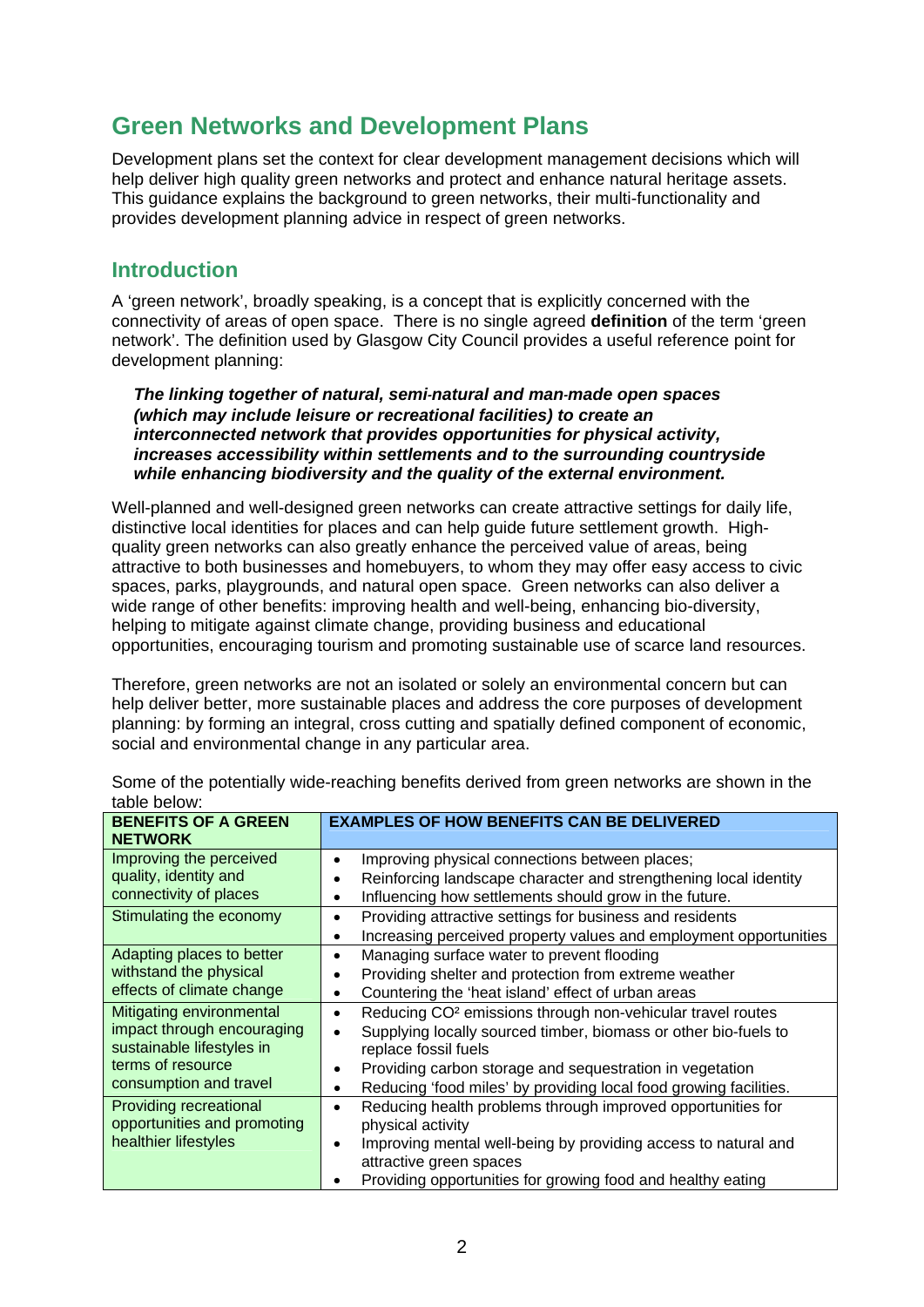| Maintaining and enhancing<br>bio-diversity                                                                                                        | Linking existing habitats or natural features<br>$\bullet$<br>Providing habitats and wildlife corridors for species movement<br>٠                                                                                                                                                                                                                                          |
|---------------------------------------------------------------------------------------------------------------------------------------------------|----------------------------------------------------------------------------------------------------------------------------------------------------------------------------------------------------------------------------------------------------------------------------------------------------------------------------------------------------------------------------|
| Improving the wider<br>environmental performance<br>of places in terms of micro-<br>climate, recycling and<br>reducing air and noise<br>pollution | Shelter planting for buildings and open spaces from the wind<br>$\bullet$<br>Improving air quality through filtration of pollutants by trees and<br>$\bullet$<br>other vegetation<br>Providing for green waste recycling through composting<br>$\bullet$<br>Providing green structures such as living walls, mass planting or<br>$\bullet$<br>mounding to attenuate noise. |
| Providing educational<br>opportunities                                                                                                            | Providing engagement with nature to promote horticultural skills<br>$\bullet$<br>Creating opportunities for community participation/volunteering<br>$\bullet$                                                                                                                                                                                                              |
| Improving community<br>cohesion                                                                                                                   | Providing improved connections between places<br>٠<br>Creating space for interaction and social events<br>$\bullet$                                                                                                                                                                                                                                                        |
| Managing surface water run-<br>off                                                                                                                | Providing above ground and inter-connected routes for water<br>$\bullet$<br>Creating areas for flood attenuation or water storage<br>$\bullet$<br>Slowing water flow and improving bio-diversity value of water bodies                                                                                                                                                     |

In terms of delivering on the Scottish Government's aspirations for development planning (as set out in **[Scottish Planning Policy](http://www.scotland.gov.uk/Resource/Doc/300760/0093908.pdf)** (SPP) paragraphs 10-21) an important element of a green network approach is promoting the multiple economic, social and environmental benefits that individual green network proposals can generate. One positive way in achieving this is by encouraging and linking multi-functional open spaces. Multi-functionality can be defined as:

*The ability to provide multiple or 'cross-cutting' functions, by integrating different activities and land usage, on individual sites and across a whole green infrastructure network. (p.70, [Natural England Green Infrastructure Guide](http://naturalengland.etraderstores.com/NaturalEnglandShop/NE176)).*

The diagram below illustrates the idea of maximising the benefits an individual space can deliver and the value that can be added by connecting them into a green network.

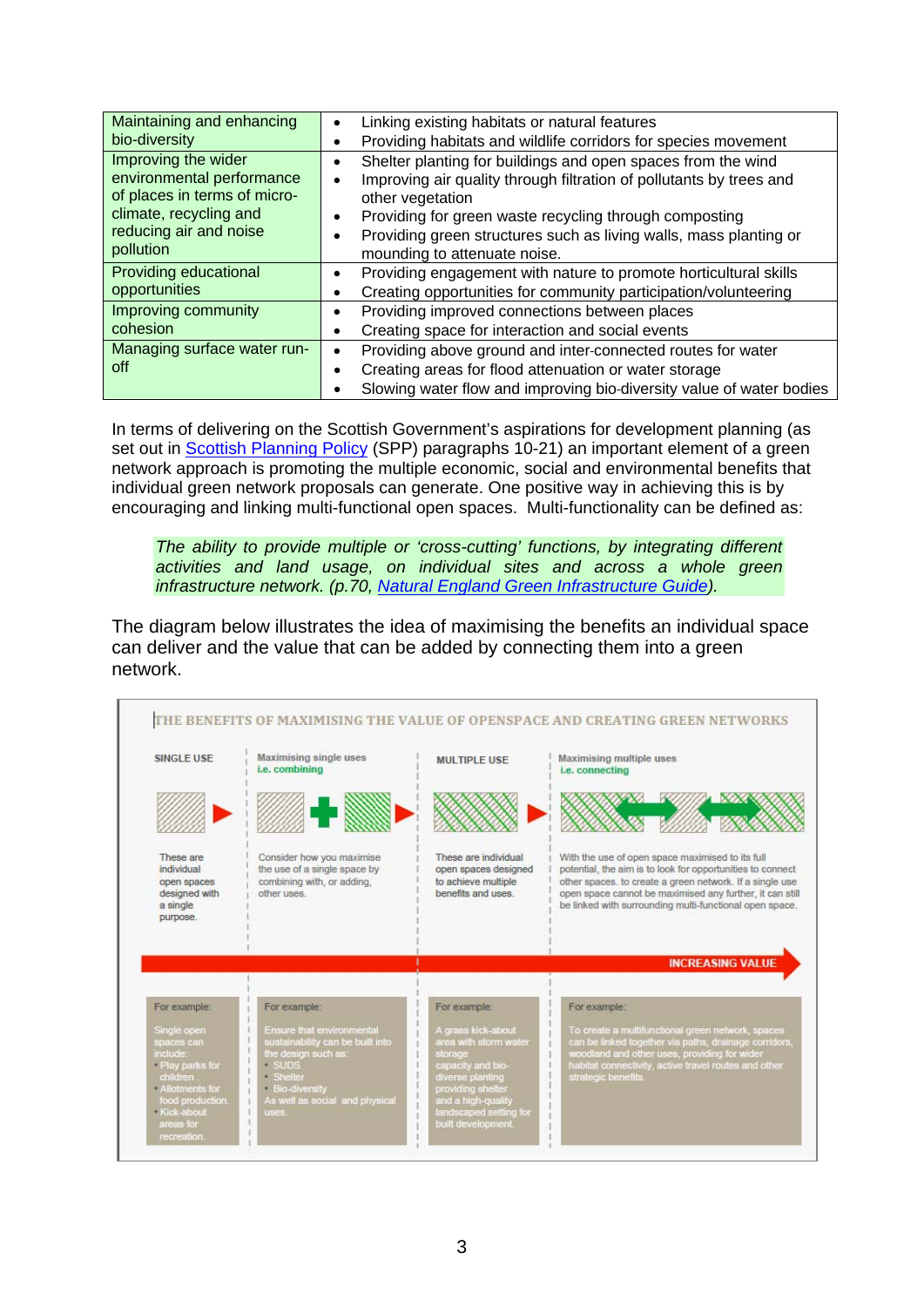### **National Requirement**

The National Planning Framework 2 takes forward the spatial aspects of the Scottish Government's policy commitments on sustainable economic growth and climate change. It establishes the Central Scotland Green Network (CSGN) as one of 14 National Developments and recognises the fundamental role that the green network concept can play in delivering a high quality landscape structure to support development plan ambitions for settlement growth, infrastructure and economic development. It describes the CSGN as:

*A strategic network of woodland and other habitats, active travel routes, greenspace links, watercourses and waterways, providing an enhanced setting for development and other land uses and improved opportunities for outdoor recreation and cultural activity.*

As a 'national development' in [NPF2](http://www.scotland.gov.uk/Resource/Doc/278232/0083591.pdf), CSGN is a priority for SNH engagement.

## **Planning Policy and Advice**

SPP is the statement of the Scottish Government's policy on nationally important land-use planning matters and makes several references to the delivery of green networks through development planning. SPP also includes *[Designing Places](http://www.scotland.gov.uk/Topics/Built-Environment/planning/National-Planning-Policy/Designing)* and *[Designing Streets](http://www.scotland.gov.uk/Resource/Doc/212607/0099824.pdf)* which cover the Government's approach to place-making and design and include principles of connectivity, sustainable design and environmental quality.

While the CSGN is a priority national development which spans across 19 Local Authorities, the delivery of green networks in other parts of Scotland is also encouraged by the SPP; for example, paragraph 130 of the SPP states that:

*Development plans should identify and promote green networks where this will add value to the provision, protection, enhancement and connectivity of open space and habitats in the city regions and in and around other towns and cities. Lochs, ponds, watercourses and wetlands also form valuable landscape features, recreational resources and wildlife habitats and should be protected and enhanced wherever possible both as part of developments and green networks.*

Paragraph 150 of the SPP highlights that:

*Green networks which provide opportunities for physical activity and access to the outdoors, and increase accessibility within settlements and to the surrounding countryside, should be promoted and safeguarded through the development plan.*

Planning Advice Notes (PANs) provide further detailed advice of relevance to green networks in planning. [PAN 65](http://www.scotland.gov.uk/Resource/Doc/225179/0060935.pdf) is of key importance due to the guidance it offers in relation to open space audits and strategies, which Local Authorities are required to undertake as part of the development plan process. Open space strategies are likely to be of particular significance in informing the development of a green network strategy. Paragraph 39 of PAN 65 highlights the need to also consider supplementary guidance in respect of open spaces:

*Briefs and master plans can identify the type and quality of open space required on a development site and how it should be integrated within the wider network, and highlight specific criteria such as maintenance requirements or access for disabled people.* 

The diagram on the next page shows green network strategies within the development plan process and their relationship to SPP and other relevant strategies.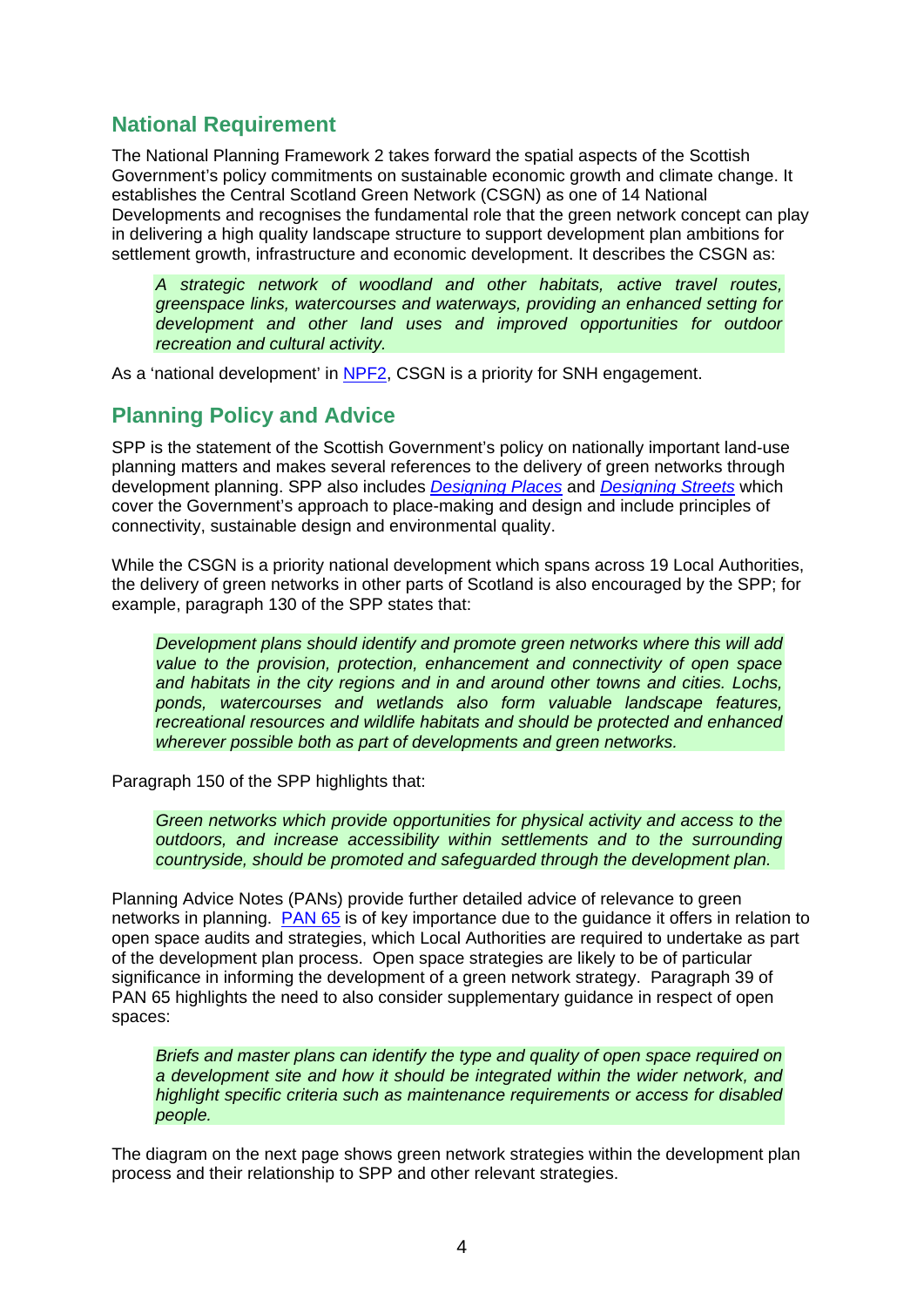

Diagram based on a similar diagram from *Plymouth's Green Infrastructure Delivery Plan: Positive Planning for the Natural Environment* (June 2010: 9).

#### **Delivery mechanisms**

Development planning, and subsequent development management decisions, are not the only route to the delivery of green networks on the ground. Community Planning Partnerships (CPPs), Single Outcome Agreements (SOAs), and the Scotland Rural Development Programme (SRDP) are also important influencing and delivery mechanisms.

Development planning is however, the best mechanism for ensuring that the green network concept is integrated into new development. Moreover, the development plan is a key document in which to portray the over-arching implications of spatial change that are proposed for an area. The Development Plan's role can be especially important in urban fringe locations, to protect or create connections between settlements and countryside.

#### **Green Networks in Development Plans**

It is important that green networks are represented at both levels of the development plan system (Strategic and Local). The emphasis on short and sharply-focussed development plans means Supplementary Guidance (SG) is also likely to be of key importance in supporting development plan content for green network delivery.

SPP does not define how green networks should be dealt with at either level of the planning system. This means that it is up to an individual authority to decide how it wishes to address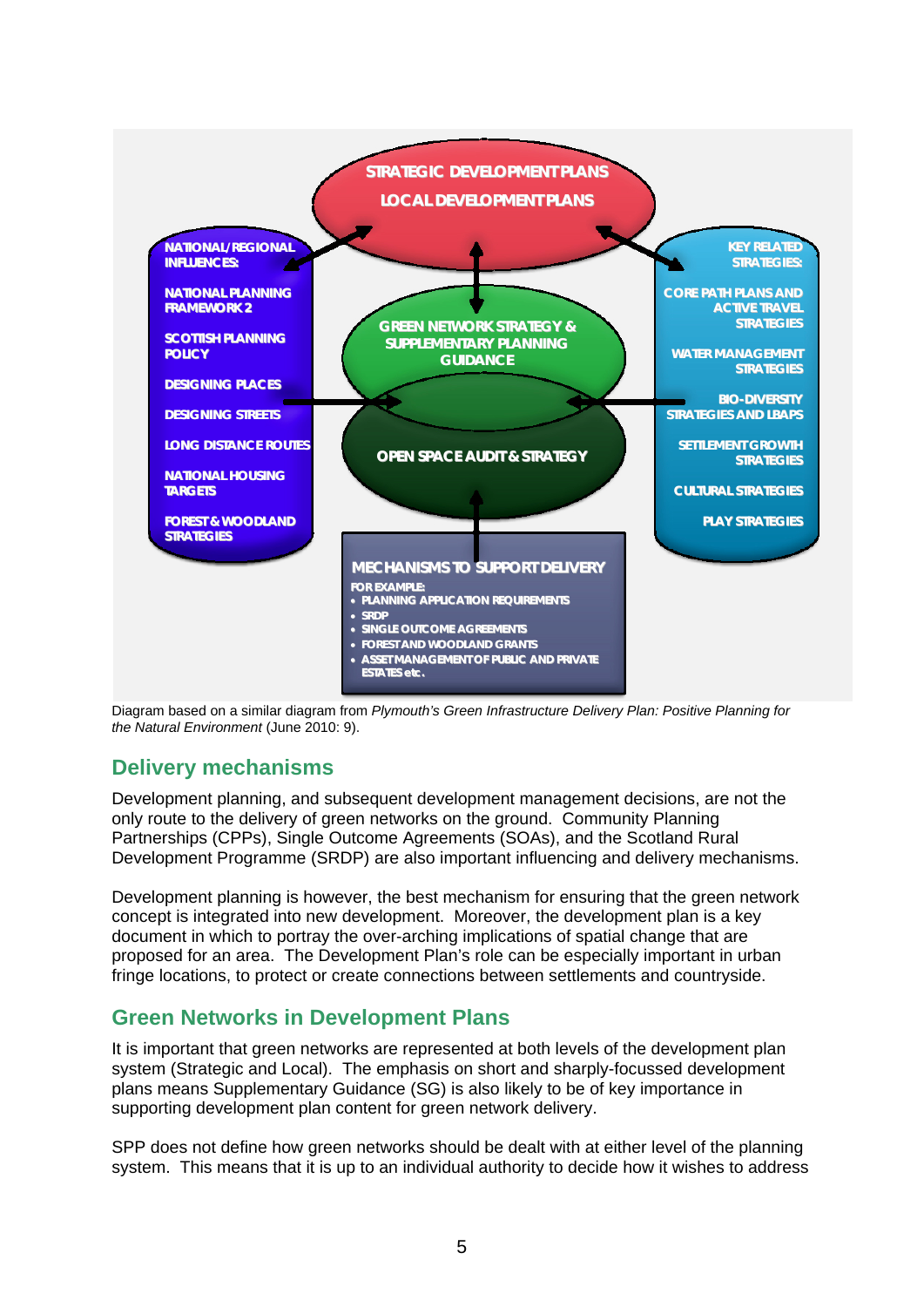green network planning. The most appropriate method and means of illustrating the green network is likely to vary according to local aspirations and physical circumstances. For example, the issues for a Local Authority in and around a city are likely to require a different approach to mapping and policy than for an Authority which covers a far larger and predominantly rural area.

The diagram on the following page indicates some of the key opportunities for green network representation in each of the components of the development plan. The make up of each component will be locally specific. The issues are explored more fully in the following sections.



## **Strategic Development Plans**

At the Strategic Development Plan (SDP) Level, we recommend inclusion of a broadly worded green network vision and spatial strategy to provide the direction for a more detailed approach at the Local Development Plan (LDP) level.

An example of a strongly articulated and locally relevant vision can be found in the [East](http://legacy.london.gov.uk/mayor/strategies/sds/docs/spg-east-lon-green-grid-08.pdf)  [London Green Grid Supplementary Planning Guidance](http://legacy.london.gov.uk/mayor/strategies/sds/docs/spg-east-lon-green-grid-08.pdf) (page 15):

*A network of open space, river and other corridors connecting urban areas to the river Thames, the Green Belt and beyond to provide attractive, diverse landscapes*  and green infrastructure managed to the highest standards for people and wildlife.

*Development and regeneration proposals will be expected to incorporate elements that positively contribute to the Green Grid through:* 

- *providing new and/or enhancing existing public open spaces, reducing areas of deficiency*
- *providing public access along watercourse and green areas, linking to the wider path and cycle route network*
- *providing a range of formal and informal recreational uses and landscapes, promoting healthy living*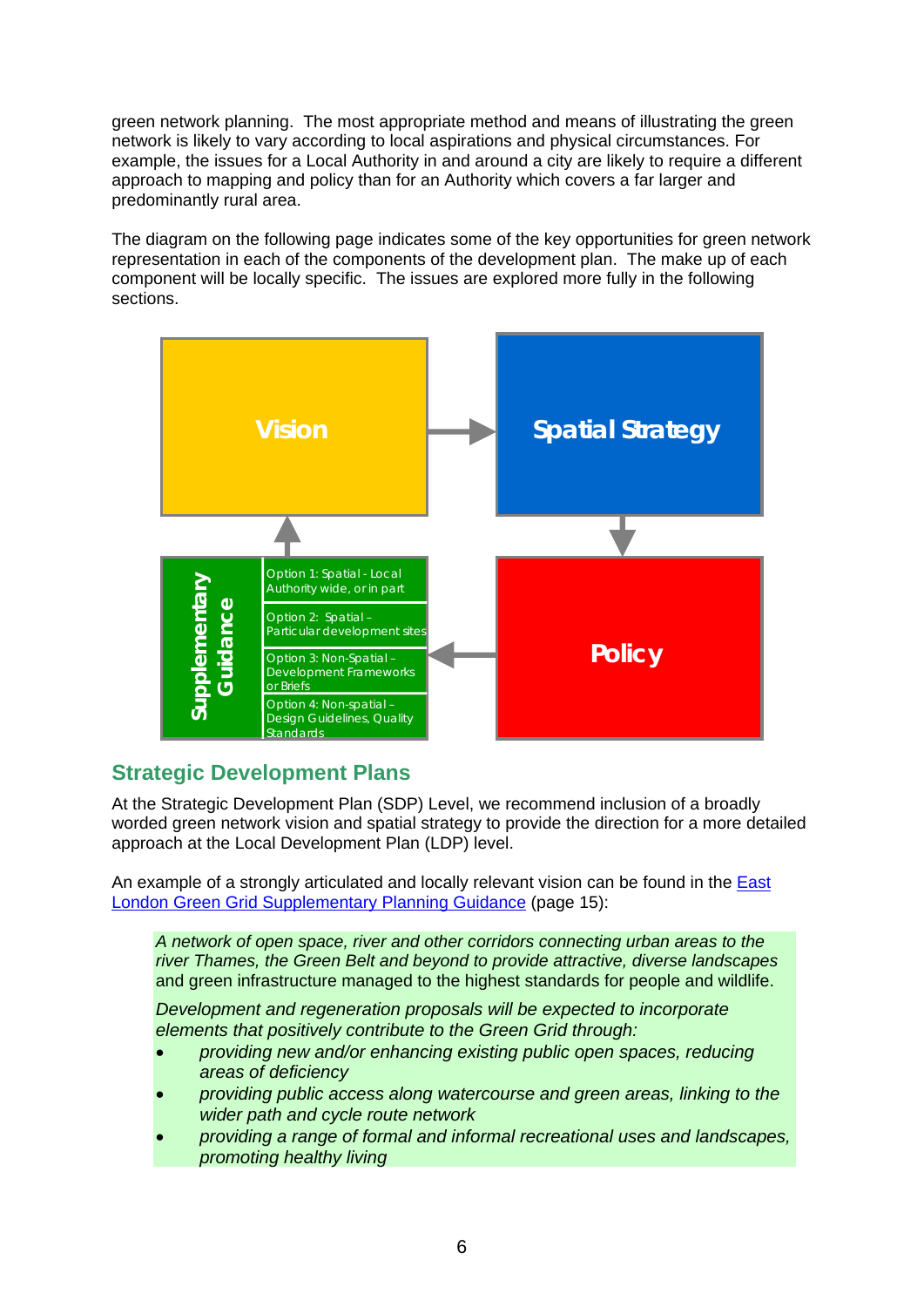- *providing new and/or enhancing existing wildlife sites, reducing areas of deficiency*
- *managing water collection, cleansing and flood risk with multi-functional spaces*
- *mitigating and adapting to the impacts of climate change*

We recommend that an indicative green network is spatially represented at the SDP level: showing key strategic assets and opportunities and highlighting cross-boundary linkages. The [Plymouth's Green Infrastructure Delivery Plan](http://www.plymouth.gov.uk/green_infrastructure_delivery_plan.pdf) demonstrates how this could look, with the strategic green infrastructure network assets, links and key opportunities illustrated diagrammatically. The diagrammatic representation approach used by Plymouth would also work at the LDP level.



Image source: [Plymouth's Green Infrastructure Delivery Plan: Positive Planning for the Natural Environment](http://www.plymouth.gov.uk/green_infrastructure_delivery_plan.pdf)  [\(June 2010: 2\)](http://www.plymouth.gov.uk/green_infrastructure_delivery_plan.pdf)

The [Proposed Glasgow Clyde Valley Strategic Development Plan](http://www.gcvsdpa.gov.uk/images/stories/documents/Strategic%20Development%20Plan%20Proposed%20Plan%20June%202011%20-%20low%20resolution.pdf) provides another example. The image on the following page shows community growth areas identified against a diagrammatic representation of the strategic green network: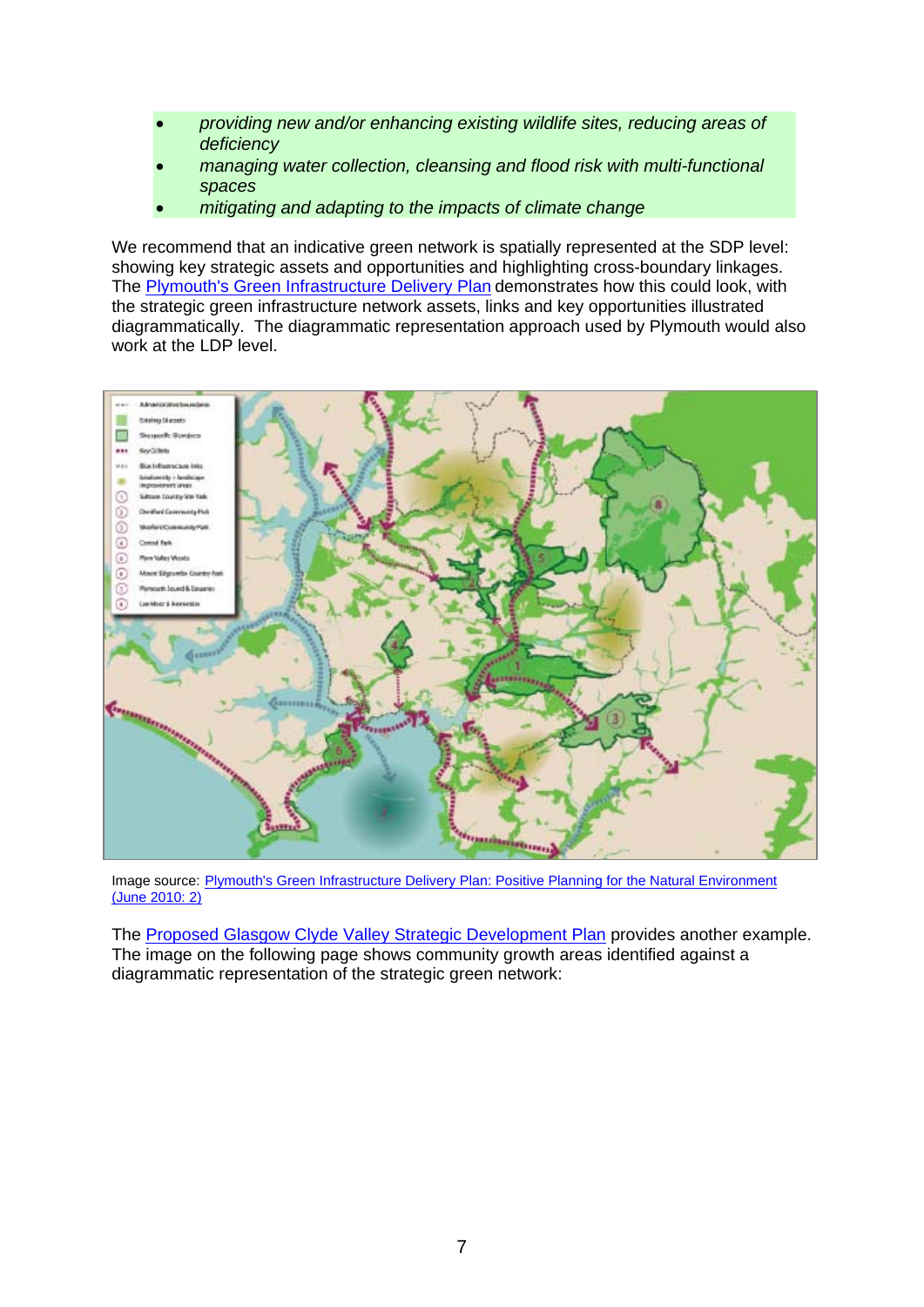

Source: *[Proposed Glasgow Clyde Valley Strategic Development Plan](http://www.gcvsdpa.gov.uk/images/stories/documents/Strategic%20Development%20Plan%20Proposed%20Plan%20June%202011%20-%20low%20resolution.pdf)* (June 2011: 21). © Crown copyright and database right 2012. All rights reserved. Ordnance Survey Licence Number 100017908

# **Local Development Plans**

At the LDP level we recommend that there is a locally-appropriate vision, a spatial strategy, a headline policy and detailed policies or spatial plans for individual development sites. These can be covered by Supplementary Guidance (SG), if they are deemed too detailed or large for the main development plan report or if they are not able to be delivered at the time of the LDP's production. SG should be hooked into the plan by means of a reference in headline policies or spatial plans.

Whatever the spatial representation adopted, we recommend that the LDP provides a basis to fulfil the SPP requirements to protect and enhance the green network, through:

- Policies and spatial proposals that safeguard and avoid fragmentation of existing green networks and identify opportunities to create or enhance existing green network assets;
- Policies and spatial proposals that indicate new or future green network development in relation to other planning matters (for example housing growth, infrastructure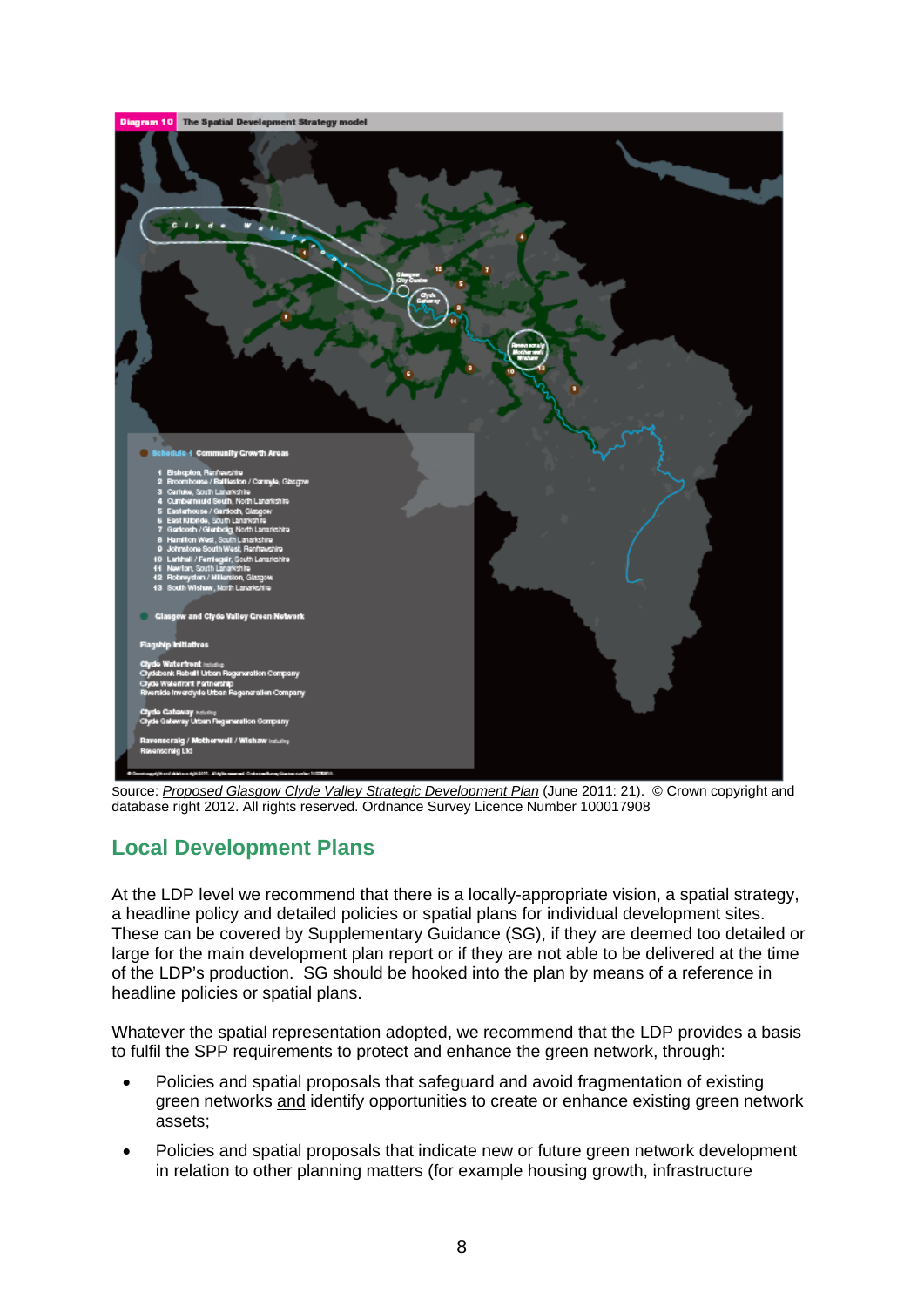provision, allocation of business land etc). These policies and proposals need to be compliant with paragraph 154 of the SPP which highlights:

*Local development plans or supplementary guidance should set out specific requirements for the provision of open spaces as part of new development and make clear how much, of what type and what the accessibility requirements are. On and off site provision should be considered, depending on the specific site circumstances.*

An example of a green network policy wording and spatially-specific representation on a proposals map is within the [Aberdeen City Local Development Plan.](http://www.aberdeencity.gov.uk/Planning/ldp/pla_local_development_plan.asp) Several policies are relevant, however Policy NE1 in particular states:

*The City Council will protect, promote and enhance the wildlife, recreational, landscape and access value of the Green Space Network. Proposals for development that are likely to destroy or erode the character or function of the Green Space Network will not be permitted. Where major infrastructure projects or other developments necessitate crossing the Green Space Network, such developments shall take into account the coherence of the network. In doing so measures shall be taken to allow access across roads for wildlife and for access and outdoor recreation purposes. Masterplanning of new developments should determine the location and extent of the Green Space Network within these areas. Development which has any impact on existing wildlife habitats, or connections between them, or other features of value to natural heritage, open space, landscape and recreation must be mitigated through enhancement of Green Space Network.* 

### **Supplementary Guidance**

The spatial extent of green networks would ideally be shown in the LDP itself and supported by written policies. However spatial or non-spatial information may also be adopted as SG which will help communicate and deliver in further detail green network plan objectives. SG can be developed and adopted at any time during the lifetime of the plan, but it is important that a 'hook' to the SG is included within the plan. For green networks SG could include:

#### **Spatial SG**:

- Local Authority Wide Strategies e.g a detailed green network strategy plan or report could be adopted as SG rather than included within the body of the main plan. This may be a practical approach, for example, due to the scale and detail of the information produced or if the green network strategy is produced after the adoption of the plan;
- Spatial plans for individual development sites e.g. "development frameworks", "indicative masterplans" or "development briefs" can show more detailed green network proposals. Ideally, these plans or briefs should spatially represent the connections, location, scale of the green network in relation to other pertinent planning issues (e.g. housing, infrastructure, industry, transport etc) while also describing the function of the proposed allocations and the accessibility arrangements. In certain site-specific circumstances off site provision or connections to green networks may be appropriate to portray.

#### **Non-Spatial SG:**

 Written and illustrated Development Frameworks and Design Briefs can also be adopted as SG. Although spatially specific proposals are usually preferable, written development briefs can address the requirements of SPP para 154 and may help to set standards and minimum green network delivery requirements for a particular area or site. This approach is useful where some flexibility is required with regard to the location and design layout of the green network in relation to other aspects of development. The [Craigmiller Urban Design Framework](http://www.edinburgh.gov.uk/downloads/file/1892/craigmillar_urban_design_framework) is a clear example of this approach.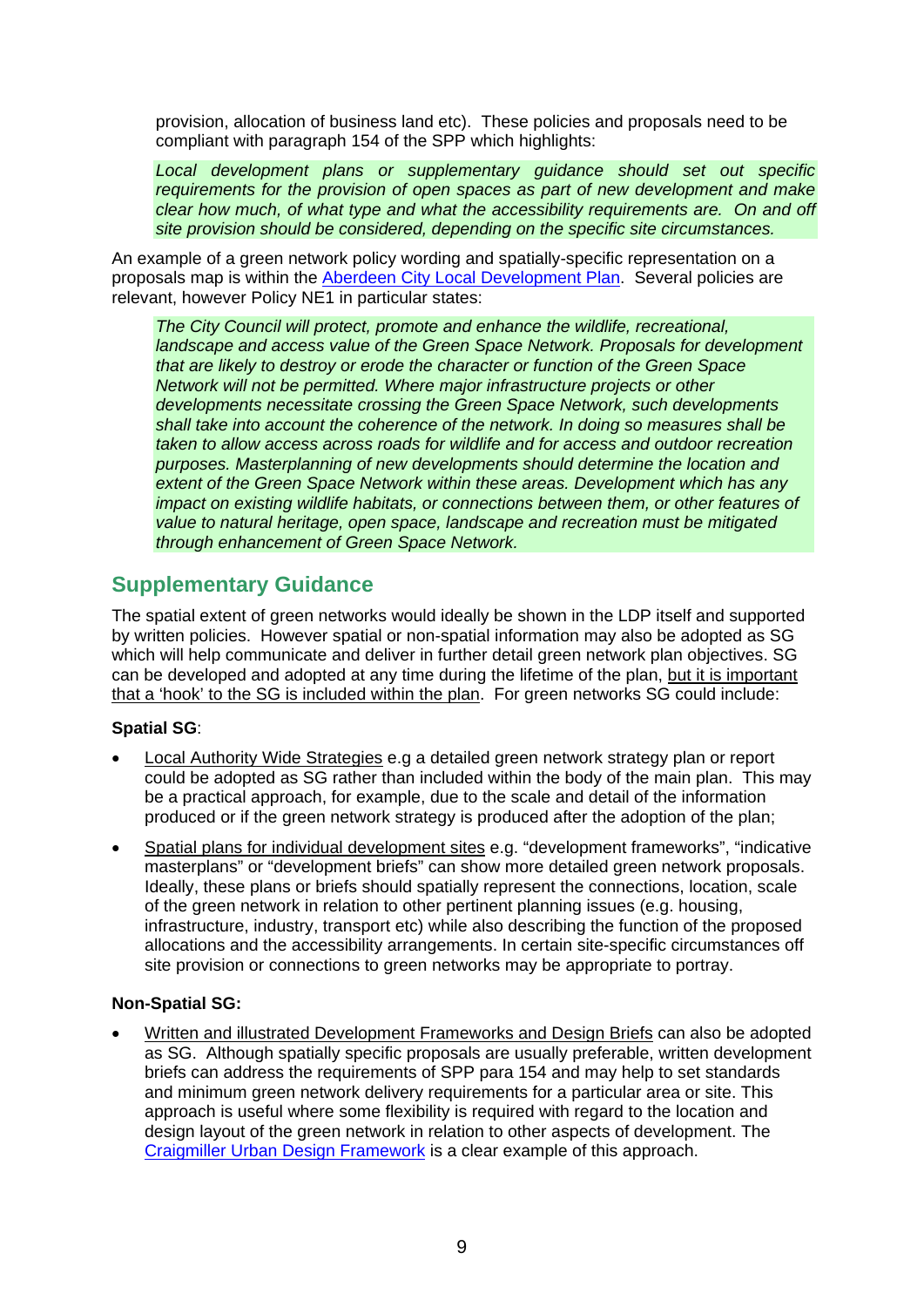• Design Guides or Quality Standards can provide further detail on the issues or standards for green network delivery across the Local Authority area. This approach may also portray how green networks should be designed or delivered in relation to other related policy objectives, e.g open space, drainage, or active travel proposals. The [South Lanarkshire Green Network Quality Design Guide](http://gcvgreennetwork.gov.uk/component/option,com_docman/Itemid,78/gid,59/task,doc_download) is one example of a detailed guide which enables informed decisions on the quality of green network proposals to be made at the development management level.

## **Action Programme**

Action programmes for SDPs and LDPs are required to set out a range of delivery options for key policies and proposals. They can contain long and short term actions, record progress and therefore have the potential to contain detailed arrangements for the active management of the green networks.

### **Summary**

| <b>Summary: Green Networks and Development Plans</b> |                                                                                                                                                                                                                                                                                                                                                                                                                                                                                                                                                                                                                                                                                                                                                                                                                                                                                                                  |  |
|------------------------------------------------------|------------------------------------------------------------------------------------------------------------------------------------------------------------------------------------------------------------------------------------------------------------------------------------------------------------------------------------------------------------------------------------------------------------------------------------------------------------------------------------------------------------------------------------------------------------------------------------------------------------------------------------------------------------------------------------------------------------------------------------------------------------------------------------------------------------------------------------------------------------------------------------------------------------------|--|
| <b>Evidence Base</b>                                 | SNH recommends that:<br>an evidence base is established as a first step in the plan's<br>$\bullet$<br>development, identifying key green network assets and<br>components alongside other plan information.<br>The new plan is developed and informed by the successes of the<br>٠<br>previous plan in terms of green network delivery.                                                                                                                                                                                                                                                                                                                                                                                                                                                                                                                                                                          |  |
| <b>Vision</b>                                        | SNH recommends that:<br>The vision for the overall plan is developed through partnership<br>$\bullet$<br>working and should incorporate green networks as an integrated<br>component of existing and proposed development.<br>The vision for green networks should be shared, forward thinking<br>$\bullet$<br>and deliverable.<br>The vision and the role of green networks should be tailored to<br>$\bullet$<br>the specific local context and opportunities.<br>Green networks should be promoted as an opportunity to deliver<br>$\bullet$<br>multiple benefits that can help deliver different social, economic<br>and environmental aspirations of the development plan.<br>Green networks are part of good place-making and the creation of<br>$\bullet$<br>sustainable communities - their identification and design should<br>help influence the growth, form and layout of places from the<br>outset. |  |
| <b>Spatial</b><br><b>Strategy</b>                    | SNH recommends that:<br>SDPs show an indicative green network which illustrates key<br>$\bullet$<br>strategic assets, opportunities and cross-boundary linkages.<br>LDPs show proposed green networks as a detailed spatial<br>$\bullet$<br>allocation, clearly defined in the strategy diagrams and proposals<br>maps.                                                                                                                                                                                                                                                                                                                                                                                                                                                                                                                                                                                          |  |
| <b>Headline</b><br><b>Policies</b>                   | SNH recommends the inclusion in LDPs of policies which:<br>Safeguard existing green networks from fragmentation.<br>$\bullet$<br>Identify opportunities to create and enhance existing green<br>$\bullet$<br>networks, including the potential of retro-fitting green networks in<br>existing areas.<br>Encourage or require that new development be designed to                                                                                                                                                                                                                                                                                                                                                                                                                                                                                                                                                 |  |